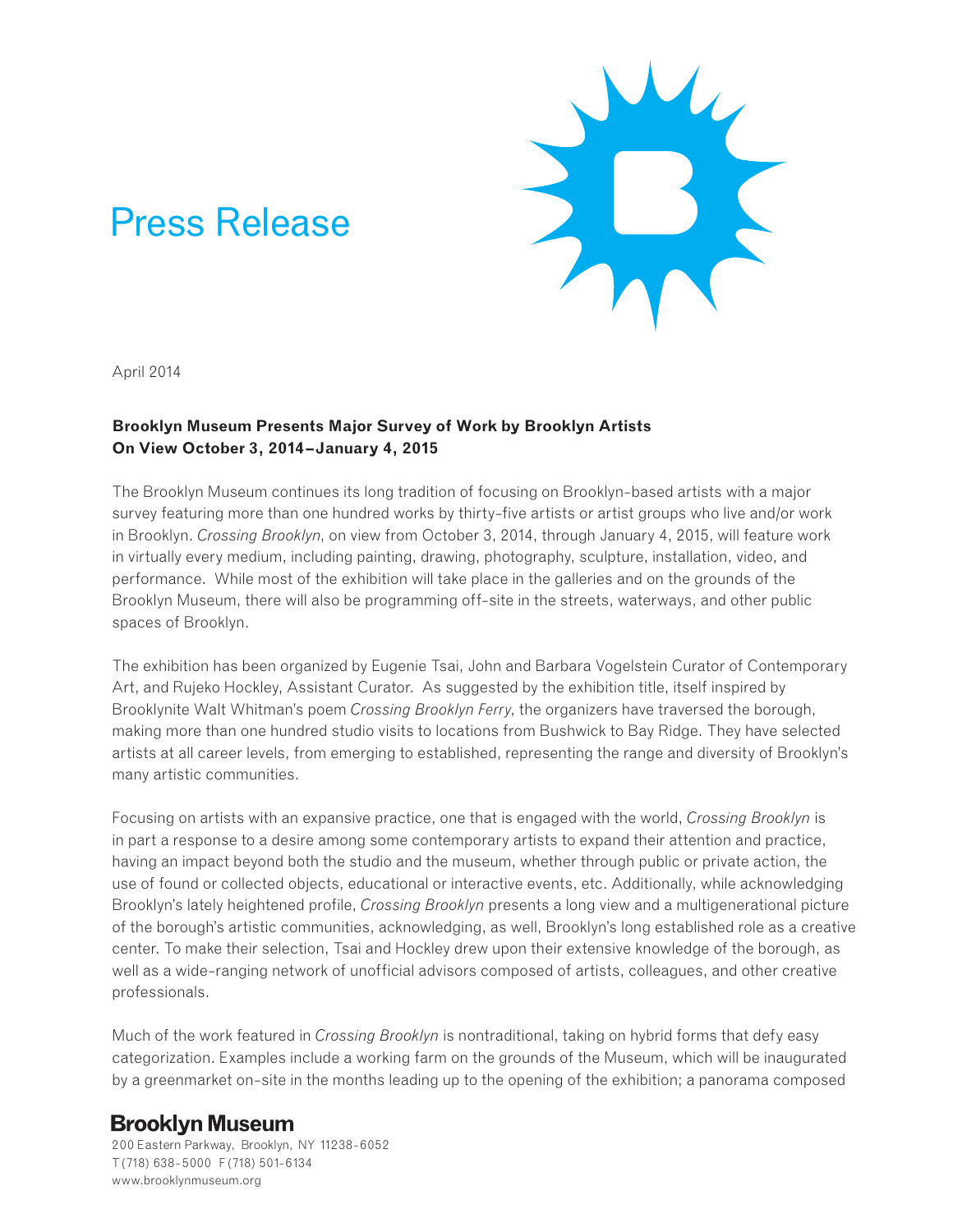of 365 consecutive views of the sky, individually painted over the course of a year; a riderless, life-size equestrian monument made of cork, upon which viewers are asked to make their mark by leaving a note, etc.; and a photographic series recording the migratory paths—real and imagined, past and recent, forced and voluntary—of an African-American family.

*Crossing Brooklyn* will be accompanied by a fully illustrated catalogue that will include a roundtable conversation among long-time Brooklyn artists Coco Fusco, Byron Kim, Wangechi Mutu, Thomas Roma, Fred Tomaselli, and Martha Wilson discussing the evolution of the visual arts in a borough that contains one of the highest concentrations of artists in the world.

The Brooklyn Museum has a long history of collecting and presenting the work of Brooklyn-based artists. In the 1930s it launched the Gallery for Living Artists, which was devoted specifically to Brooklyn artists, and in the 1980s it organized the *Working in Brooklyn* series, which culminated in *Open House: Working in Brooklyn* (2004), a group exhibition held in conjunction with the opening of the Museum's spectacular new entrance on Eastern Parkway. More recently, the *Raw/Cooked* exhibition series (2011–13) presented solo exhibitions by Brooklyn artists selected via recommendations from a group of established Brooklyn artists; *GO: a community-curated open studio project* (2012) presented a crowd-sourced exhibition; and the Museum has presented solo exhibitions of work by Brooklyn-based artists such as The Bruce High Quality Foundation, Wangechi Mutu, Lorna Simpson, Fred Tomaselli, and Mickalene Thomas. *Crossing Brooklyn*  extends these traditions and also reflects the Museum's commitment to reach beyond its walls, actively engaging surrounding communities.

Following is a list of artists participating in *Crossing Brooklyn*:

Yuji Agematsu Janine Antoni Nobutaka Aozaki Daniel Bejar The Linda Goode Bryant Experience/Project EATS Aisha Cousins Cynthia Daignault Elastic City Zachary Fabri Brendan Fernandes Gordon Hall Drew Hamilton Heather Hart Pablo Helguera David Horvitz Yoko Inoue Steffani Jemison